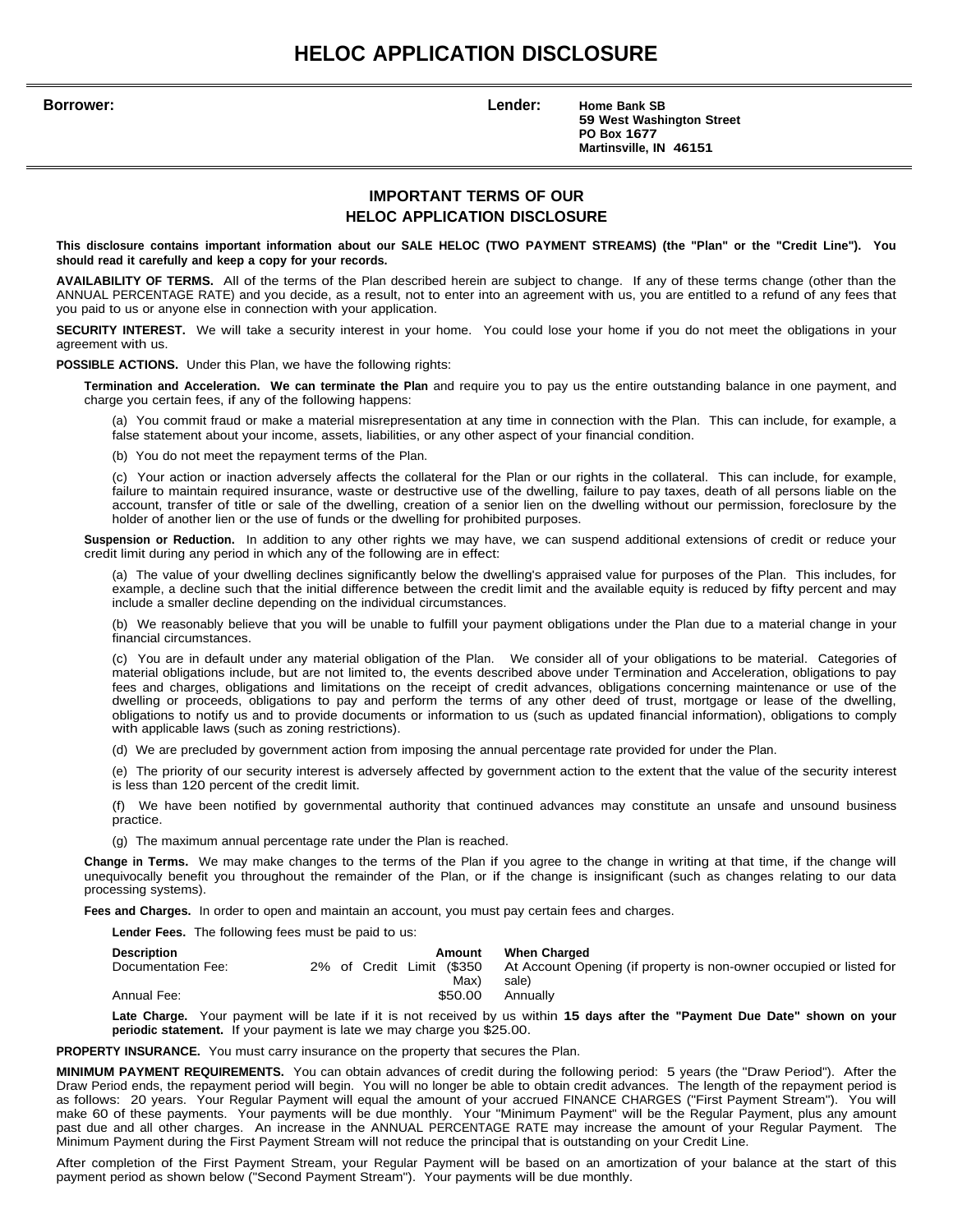## **HELOC APPLICATION DISCLOSURE (Continued) Page 2**

#### **Range of Balances Number of Payments Amortization Period**

## All Balances **240 240 240 240 240 240 240 240 240 240**

Your "Minimum Payment" will be the Regular Payment, plus any amount past due and all other charges.

A change in the ANNUAL PERCENTAGE RATE can cause the balance to be repaid more quickly or more slowly. When rates decrease, less interest is due, so more of the payment repays the principal balance. When rates increase, more interest is due, so less of the payment repays the principal balance. If this happens, we may adjust your payment as follows: your payment may be increased by the amount necessary to repay the balance by the end of this payment stream. Each time the ANNUAL PERCENTAGE RATE changes, we will review the effect the change has on your Credit Line Account to see if your payment is sufficient to pay the balance by the Maturity Date. If it is not, your payment will be increased by an amount necessary to repay the balance by the Maturity Date.

**MINIMUM PAYMENT EXAMPLE.** If you made only the minimum payment and took no other credit advances, it would take 25 years to pay off a credit advance of \$10,000.00 at an ANNUAL PERCENTAGE RATE of 3.250%. During that period, you would make 60 monthly payments ranging from \$24.93 to \$27.60. Then you would make 240 monthly payments ranging from \$56.05 to \$56.73.

**TRANSACTION REQUIREMENTS.** The following transaction limitations will apply to the use of your Credit Line:

Credit Line HELOC Credit Line Check, Telephone Request and In Person Request Limitations. There are no transaction limitations for the writing of HELOC Credit Line Checks, requesting an advance by telephone or requesting an advance in person.

**TAX DEDUCTIBILITY.** You should consult a tax advisor regarding the deductibility of interest and charges for the Plan.

**VARIABLE RATE FEATURE.** The Plan has a variable rate feature. The ANNUAL PERCENTAGE RATE (corresponding to the periodic rate), and the minimum payment amount can change as a result. The ANNUAL PERCENTAGE RATE does not include costs other than interest.

THE INDEX. The annual percentage rate is based on the value of an index (referred to in this disclosure as the "Index"). The Index is the BASE RATE ON CORPORATE LOANS POSTED BY AT LEAST 70% OF THE TEN LARGEST US BANKS KNOWN AS THE WALL STREET JOURNAL US PRIME RATE. Information about the Index is available or published in the WALL STREET JOURNAL. We will use the most recent Index value available to us as of the date of any annual percentage rate adjustment.

**ANNUAL PERCENTAGE RATE.** To determine the Periodic Rate that will apply to your First Payment Stream, we add a margin to the value of the Index, round that sum to the nearest 0.125%, then divide the rounded value by the number of days in a year (366 during leap years). To obtain the ANNUAL PERCENTAGE RATE we multiply the Periodic Rate by the number of days in a year (366 during leap years). This result is the ANNUAL PERCENTAGE RATE for your First Payment Stream. To determine the Periodic Rate that will apply to your Second Payment Stream, we add a margin to the value of the Index, round that sum to the nearest 0.125%, then divide the rounded value by the number of days in a year (366 during leap years). To obtain the ANNUAL PERCENTAGE RATE we multiply the Periodic Rate by the number of days in a year (366 during leap years). This result is the ANNUAL PERCENTAGE RATE for your Second Payment Stream. A change in the Index rate generally will result in a change in the ANNUAL PERCENTAGE RATE. The amount that your ANNUAL PERCENTAGE RATE may change also may be affected by the lifetime annual percentage rate limits, as discussed below.

**Initial Annual Percentage Rate Discount.** The initial annual percentage rate is "discounted"--it is not based on the Index and margin used for later rate adjustments. The initial discounted rate will be in effect for 3 Payments.

Please ask us for the current Index value, margin, discount and annual percentage rate. After you open a credit line, rate information will be provided on periodic statements that we send you.

**FREQUENCY OF ANNUAL PERCENTAGE RATE ADJUSTMENTS.** Your ANNUAL PERCENTAGE RATE can change Monthly. There is no limit on the amount by which the annual percentage rate can change during any one year period. However, under no circumstances will your ANNUAL PERCENTAGE RATE exceed 18.000% per annum or, except for any initial discount period, go below 3.250% per annum at any time during the term of the Plan.

#### **MAXIMUM RATE AND PAYMENT EXAMPLE.**

**Draw Period.** If you had an outstanding balance of \$10,000.00, the minimum payment at the maximum ANNUAL PERCENTAGE RATE of 18.000% would be \$152.88. This ANNUAL PERCENTAGE RATE could be reached at the time of the 3rd payment.

**Repayment Period.** If you had an outstanding balance of \$10,000.00, the minimum payment at the maximum ANNUAL PERCENTAGE RATE of 18.000% would be \$154.38. This ANNUAL PERCENTAGE RATE could be reached at the time of the 1st payment during the repayment period.

**PREPAYMENT.** You may prepay all or any amount owing under the Plan at any time without penalty.

**HISTORICAL EXAMPLE.** The example below shows how the ANNUAL PERCENTAGE RATE and the minimum payments for a single \$10,000.00 credit advance would have changed based on changes in the Index from 2007 to 2021. The Index values are from the following reference period: THE FIRST BUSINESS DAY OF SEPTEMBER. While only one payment per year is shown, payments may have varied during each year. Different outstanding principal balances could result in different payment amounts.

The table assumes that no additional credit advances were taken, that only the minimum payments were made, and that the rate remained constant during the year. It does not necessarily indicate how the Index or your payments would change in the future.